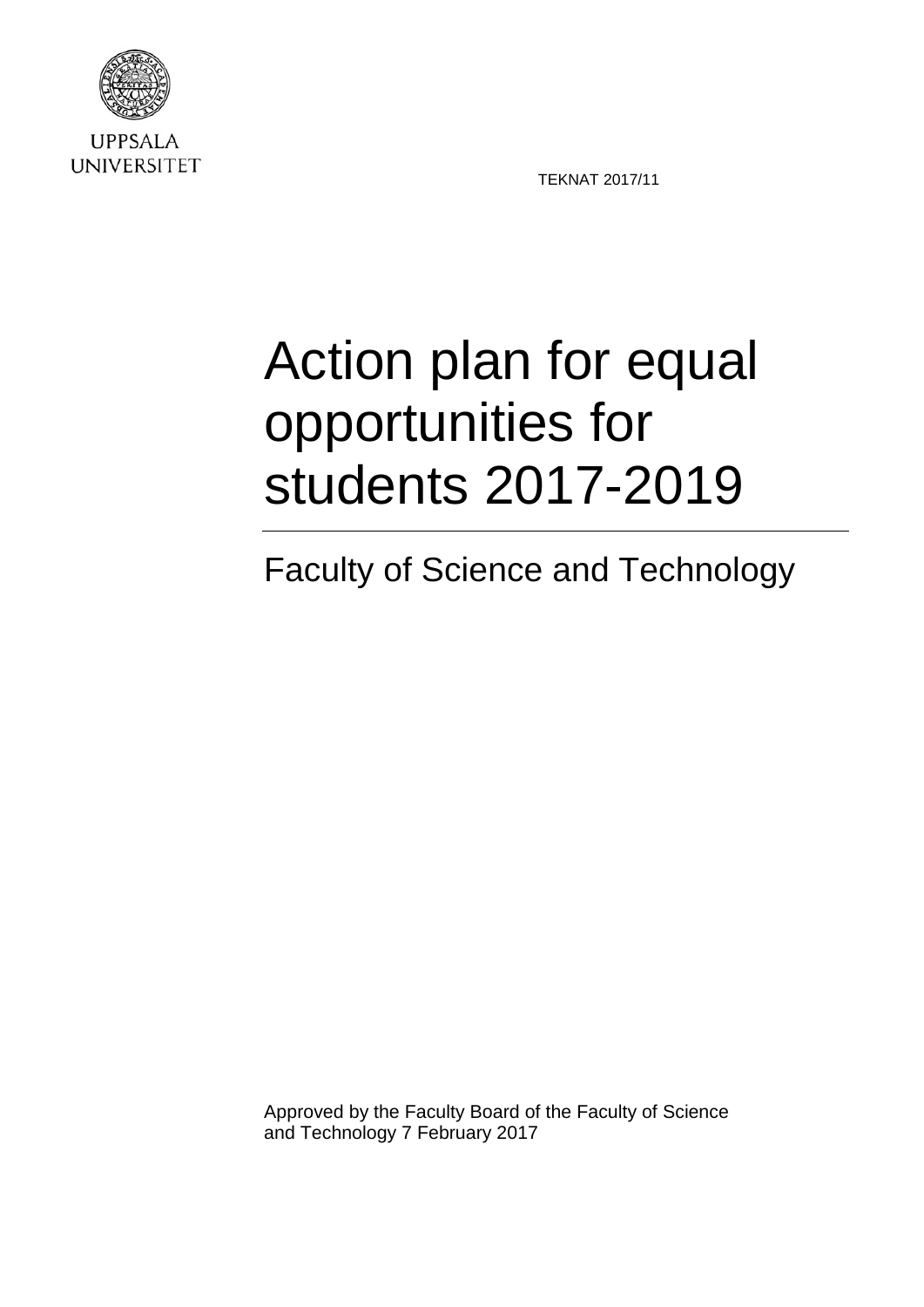## Introduction

This Action plan for equal opportunities for students was approved by the Faculty Board of the Faculty of Science and Technology on 7 February 2017. It is based on the university-wide, Vice-Chancellor-approved Action plan for equal treatment of students 2014 (UFV 2014/453) and 2016 (UFV 2014/455), which are based on the Discrimination Act (SFS 2008:567) and the university's Equal opportunities programme (UFV 2015/776).

## Discrimination Act

The Discrimination Act was passed in 2008 and aims to counteract discrimination and promote equal rights and opportunities according to seven grounds of discrimination: gender, gender identity or expression, ethnic background, religion or other beliefs, functionality, sexual orientation and age.

The changes in Chapter 3 of the Discrimination Act that entered into effect on 1 January 2017 means that the requirement of an annual action plan is removed and replaced by a requirement of documentation of steps taken. These changes also entail an expanded requirement that the work on active measures should encompass all seven grounds of discrimination.

To address these changes, there is now a three-year plan focused on active measures and their follow-up. Some activities shall be implemented gradually, while others can be carried out more or less immediately, and some shall also be repeated annually. Annual follow-up and documentation, as prescribed by the law, is entered into the plan.

## Concrete equal opportunity work

The concrete work on ensuring the faculty's students' equal opportunities largely takes place at the faculty's departments and programmes. This work shall follow the guidelines and documents established by the Vice-Chancellor and the Faculty Board of the Faculty of Science and Technology. To support the departments, the Faculty has an Equal Opportunities Adviser. This adviser is responsible for coordinating support for students with special needs, as well as providing information to students and affected employees regarding the faculty's work on equal opportunity issues. This coordination also includes annual evaluation and update of the action plan for equal opportunities for students at the faculty.

The faculty's Equal Opportunities Advisor also does daily and continuous work on support, investigation and follow-up talks with students with disabilities regarding forms of support and adaptations as well as the formulation of individual study plans.

## Purpose of the action plan

The overall objective of the action plan for equal opportunities for students is, in accordance with the discrimination legislation, to ensure all students the same opportunities, rights and obligations regardless of gender, gender identity or gender expression, ethnic background, religion or other beliefs, functionality, sexual orientation and age. This action plan states what efforts the Faculty of Science and Technology will conduct in the period 2017-2019 to promote the students' equal rights, opportunities and conditions.

### Responsibility and follow-up

The Faculty Board has the overall responsibility for these measures. Overall operational responsibility for the implementation and follow-up rests with the Student Service Unit, but department heads, managers and supervisors also have responsibility to ensure that the measures are carried out. The action plan in its entirety shall be followed up and implemented measures shall be evaluated and reported back to the Equal Opportunity Committee of the Faculty of Science and Technology. The Student Service Unit is responsible for follow-up and reporting.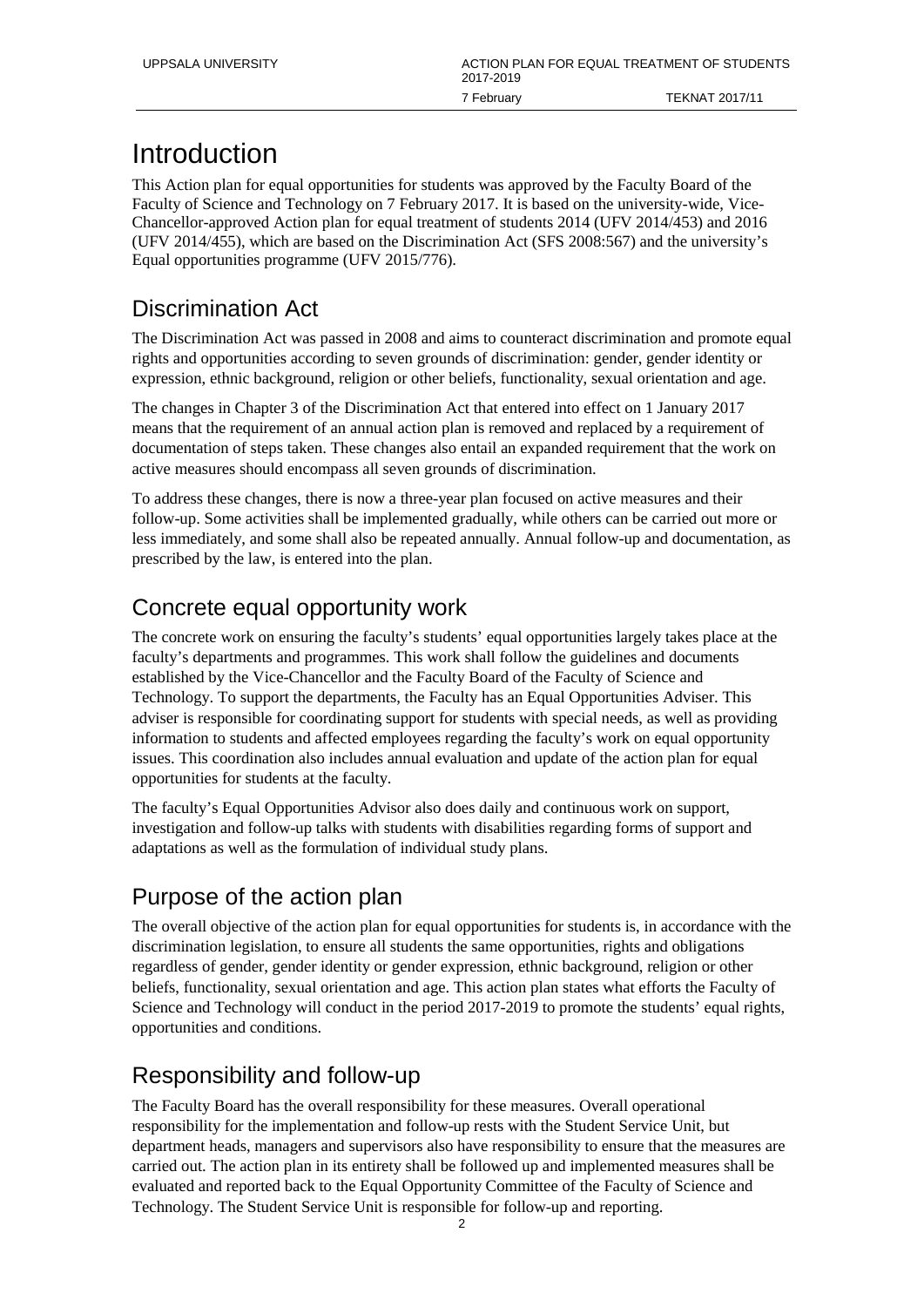## Measures 2017-2019

#### **1. Information and training targeting teachers and other employees at the departments**

#### **1.1 Continuing professional education (CPE) sessions for teachers**

- During the period, every department shall hold at least one CPE session for all teachers on the topic of equal opportunities and norm-critical teaching. As support in this, refer to:
	- The HR Division's equal opportunities specialists
	- − Academic Teaching and Learning Unit
	- − Coordinator for students with disabilities (centrally)
	- − Coordinator for students in need of special support/Equal Opportunities Adviser (at the faculty)

*Responsibility*: Head of the respective department

#### **1.2 CPE of study advisers in equal opportunity issues and the handling of students with special needs**

• Equal opportunity issues are a standing point on the agenda for the faculty's network of study advisers.

*Responsibility*: Coordinator for the study adviser network

• Study advisers are encouraged to participate in relevant CPE sessions that are repeatedly arranged by the Student Affairs Unit, among others.

*Responsibility*: Heads of the respective departments, Head of the Student Services Unit

#### **2. Information and training for students**

#### **2.1 Equal opportunity training is integrated in the programme's introductory courses**

• At the end of the period, an educational component on equal opportunities/equal treatment in terms of grounds of discrimination shall have been integrated into the programmes' introductory courses.

*Responsibility*: Respective programme coordinator

#### **2.2 Equal opportunity training in cooperation with UTN**

• The Student Services Unit and the Uppsala Union of Engineering and Science Students (UTN) are jointly developing a CPE programme for the faculty's department associations with a focus on equal opportunity/equal treatment and the handling of harassment and discrimination cases.

*Responsibility*: Student Services Unit manager

#### **2.3 Equal opportunities on the web**

• Information on the faculty's websites is being reviewed and structured to make it easier for students to find relevant information, action plans and contact information.

*Responsibility*: Information officer responsible for the web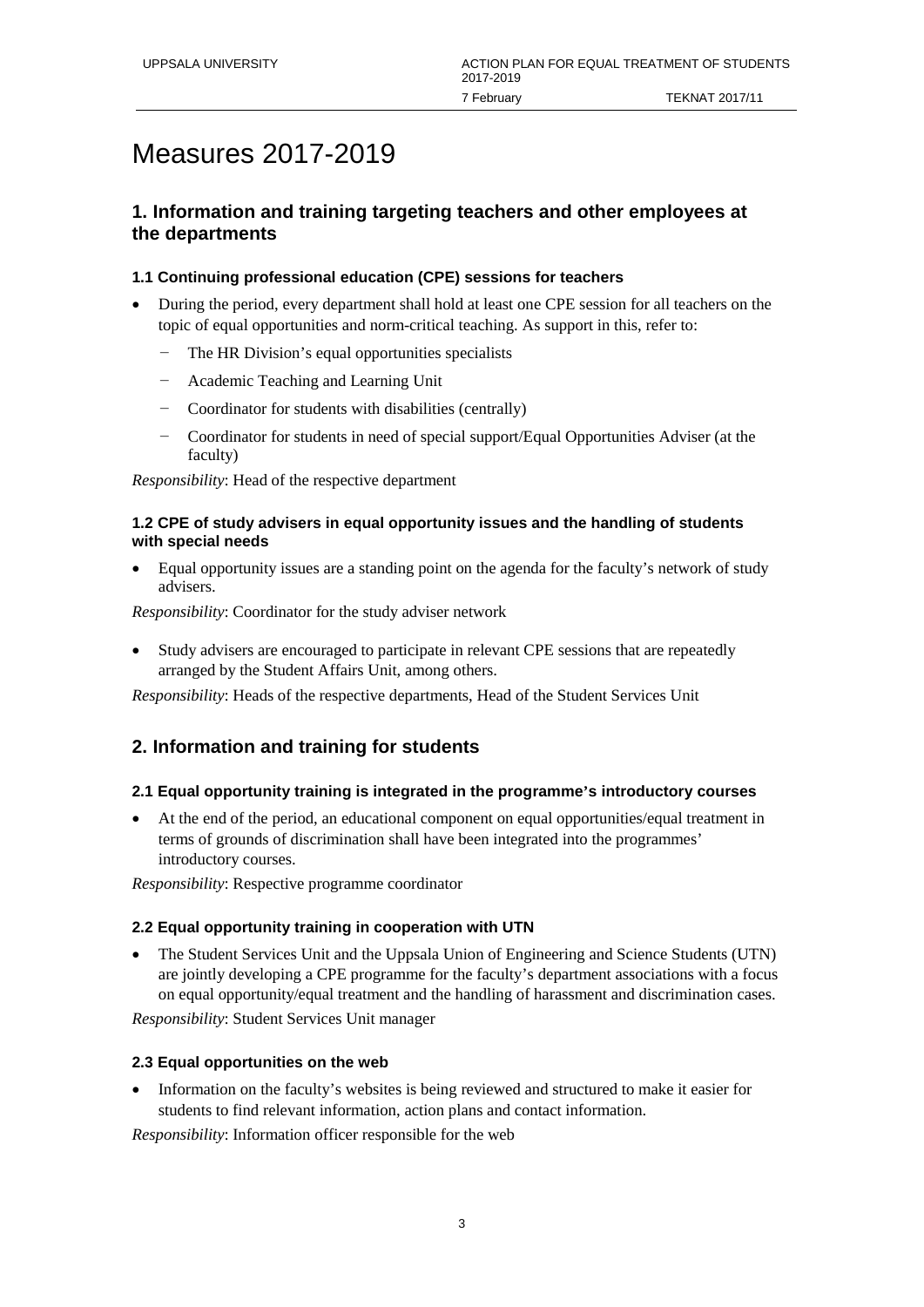#### **2.4 In the next few years, active measures regarding all discrimination grounds will be worked out as necessary**

• Measures in 2017 regarding the discrimination grounds religion/other beliefs: Ensure that information on the serenity room is available on the web

*Responsibility:* Information officer responsible for the web

#### **3. Equal opportunities in student representation**

It is important that students, independent of gender, gender identity or gender expression, ethnic background, religion or other beliefs, functionality, sexual orientation or age, are given the opportunity to serve as representatives in programme councils and other bodies of the programme/faculty.

#### **3.1 Equal opportunities shall apply for student representation in various bodies**

• All meetings in the programme's/faculty's own bodies shall be planned so that all students are given equal opportunity to represent the student group.

*Responsibility*: The respective meeting chairperson.

#### **3.2 Awareness of the student organisations' equal opportunity associations**

In the study adviser information during the introduction weeks, study advisers make the new students aware of the existence of equal opportunity associations (e.g. Siv, Beda, Genius).

*Responsibility*: Respective programme study adviser

#### **4. Equal opportunity training for both students and employees at the faculty**

#### **4.1 Lecture/seminar series on equal opportunities**

• During the period, activities are established to invite both students and others active at the faculty to recurring lectures/seminars on equal opportunities and the various grounds of discrimination.

*Responsibility:* Student Services Unit manager

#### **4.2 Dissemination of results from UTN's discrimination survey**

• A lecture with results from the discrimination survey UTN is conducting in 2017 will be offered to students and employees at the faculty.

*Responsibility*: Student Services Unit manager

#### **5. Development of work on equal opportunities**

For the continued equal opportunity efforts with students, it is important that the students' own experiences and views are expressed and heard. One way for the students to be able to speak is through the student survey UTN repeatedly carried out.

#### **5.1 Contribute proposals on questions for UTN's discrimination survey**

• UTN will carry out its discrimination survey in autumn 2017. Prior to this, departments, individual teachers, administrators and study advisers are encouraged in spring 2017 to propose relevant questions for UTN's study monitors with social responsibility for students.

*Responsibility:* Student Services Unit manager